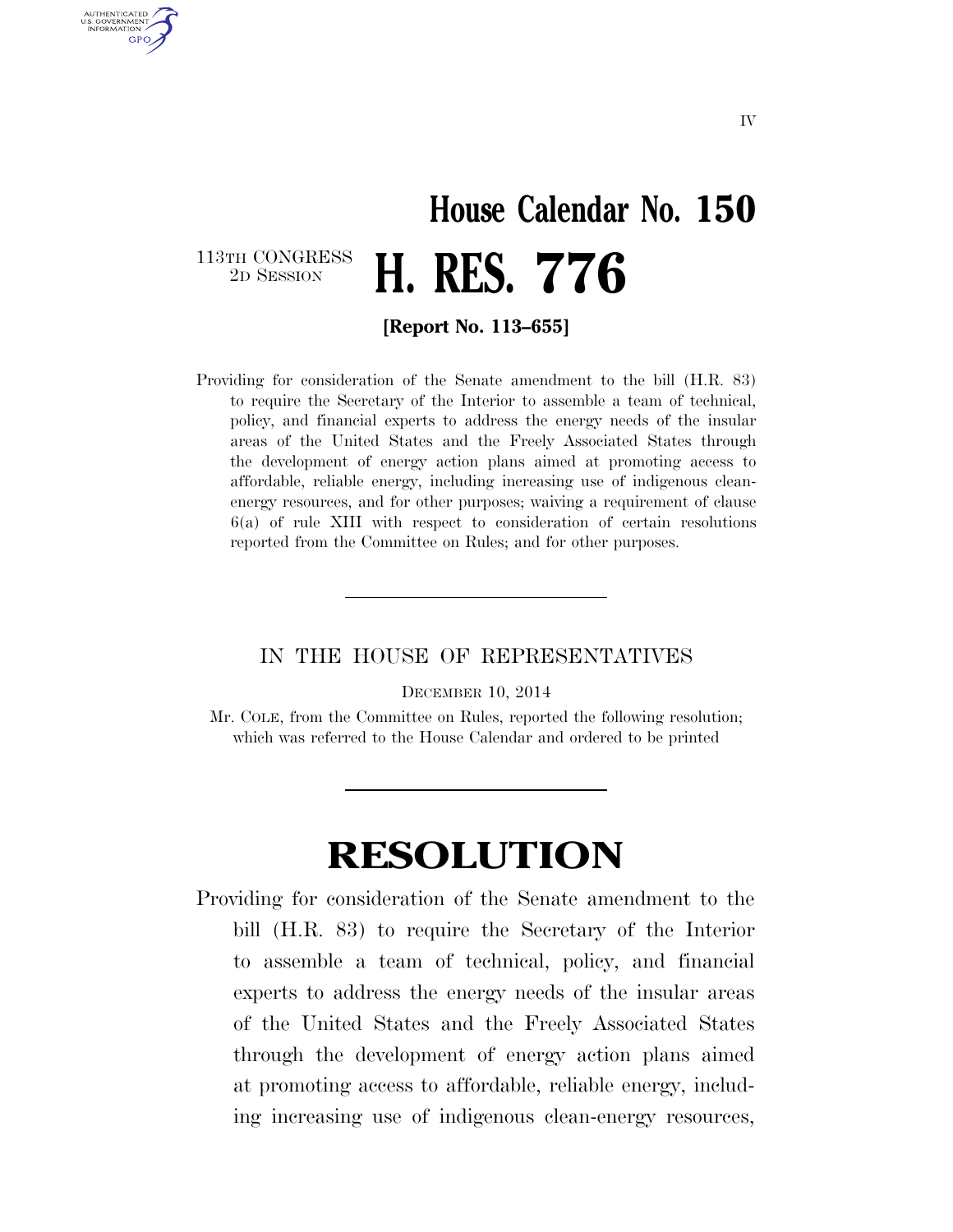and for other purposes; waiving a requirement of clause 6(a) of rule XIII with respect to consideration of certain resolutions reported from the Committee on Rules; and for other purposes.

 *Resolved,* That upon adoption of this resolution it shall be in order to take from the Speaker's table the bill (H.R. 83) to require the Secretary of the Interior to as- semble a team of technical, policy, and financial experts to address the energy needs of the insular areas of the United States and the Freely Associated States through the development of energy action plans aimed at pro- moting access to affordable, reliable energy, including in- creasing use of indigenous clean-energy resources, and for other purposes, with the Senate amendment thereto, and to consider in the House, without intervention of any point of order, a motion offered by the chair of the Committee on Appropriations or his designee that the House concur in the Senate amendment with an amendment consisting of the text of Rules Committee Print 113-59 modified by the amendment printed in the report of the Committee on Rules accompanying this resolution. The Senate amendment and the motion shall be considered as read. The motion shall be debatable for 80 minutes, with 60 minutes equally divided and controlled by the chair and ranking minority member of the Committee on Appropria-tions and 20 minutes equally divided and controlled by the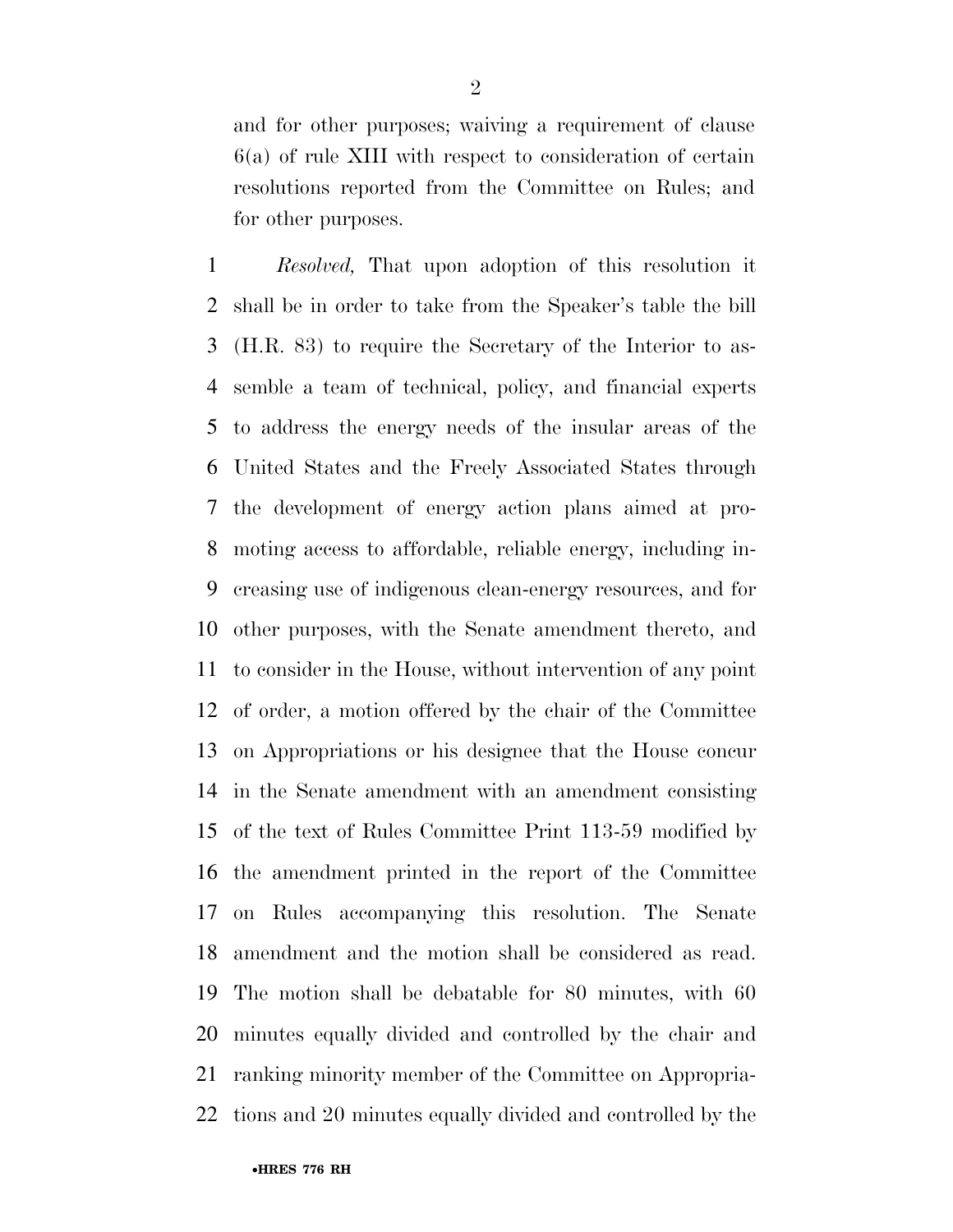chair and ranking minority member of the Committee on Education and the Workforce. The previous question shall be considered as ordered on the motion to its adoption without intervening motion.

 SEC. 2. Upon adoption of the motion specified in the first section of this resolution, House Concurrent Resolu-tion 122 shall be considered as adopted.

 SEC. 3. The chair of the Committee on Appropria- tions may insert in the Congressional Record at any time during the remainder of the second session of the 113th Congress such material as he may deem explanatory of the Senate amendment and the motion specified in the first section of this resolution.

 SEC. 4. The requirement of clause 6(a) of rule XIII for a two-thirds vote to consider a report from the Com- mittee on Rules on the same day it is presented to the House is waived with respect to any resolution reported through the legislative day of December 12, 2014.